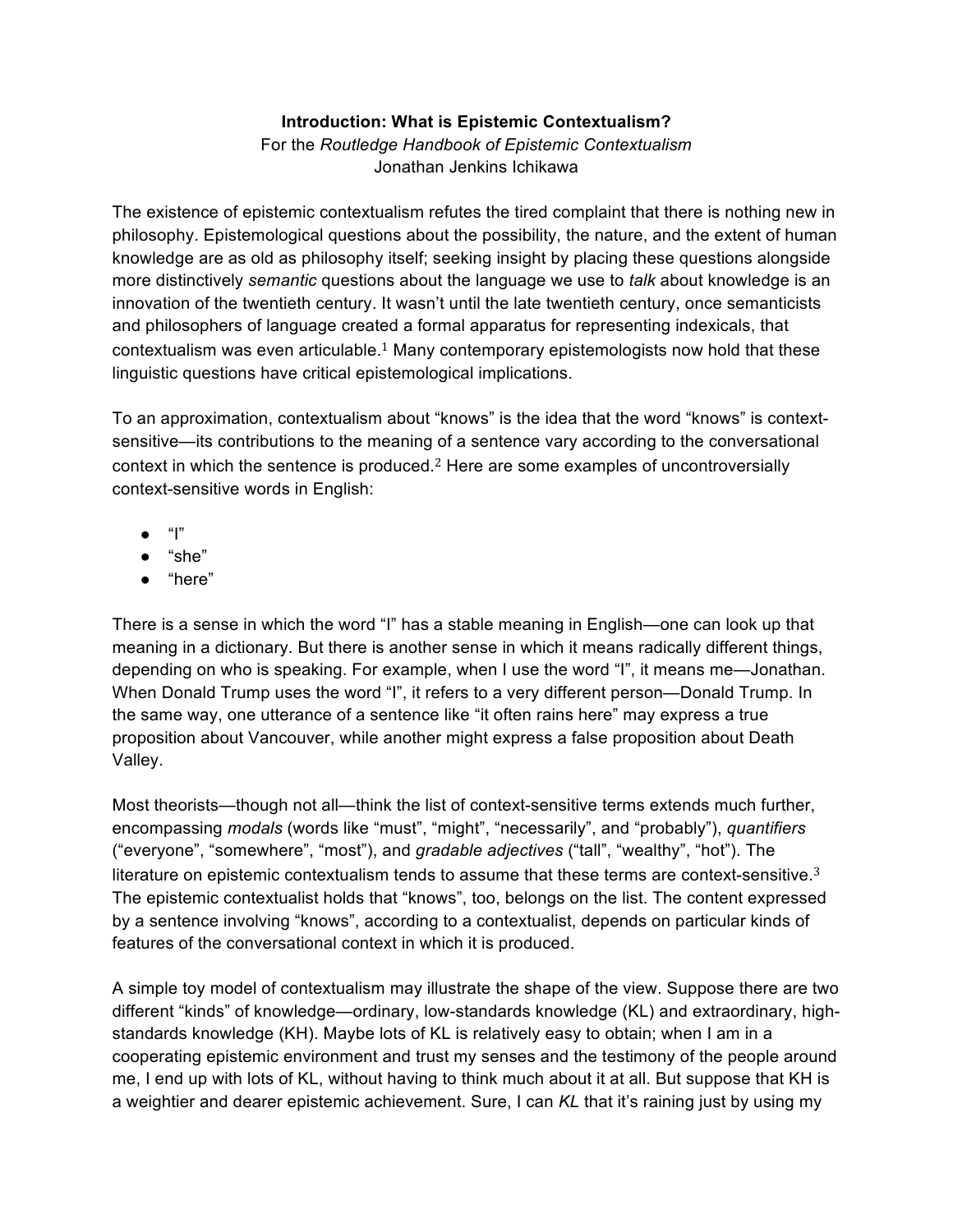eyes and ears. But to *KH* that it's raining, I'd have to do much more. Maybe I'd need to *prove*  that my eyes and ears are trustworthy. Maybe I'd need special evidence that *ensures* that no one is deceiving me into thinking that it's raining. Maybe I'd need to derive the fact that it's raining from self-evident or a priori principles. We can leave the details of the demand as schematic; the important thing for our toy case is that KH is pretty difficult to come by.

In distinguishing KL and KH, I'm making an epistemological posit—I'm saying that there are two different epistemic states, with particular kinds of features. This isn't to say anything about any words, so thus far, the toy view I'm sketching isn't a kind of contextualism. It becomes one when we add this linguistic stipulation: the English word "knows", we'll suppose, has a stable linguistic meaning—just as indexicals like 'she' do. But it also encodes a kind of context-sensitivity: sometimes "knows" picks out KL, and other times it picks out KH, and the conversational context determines which is which. $4$  When the word "knows" is used in a context in which we're just interested in who is keeping track of which information, it expresses KL; when it's used in a philosophical context in which we're wondering whether anybody can really be sure of anything, it expresses KH. Just as "I" might mean me or it might mean Donald Trump, depending on who's talking, so too for "knows": it might mean KL or it might mean KH, depending on the epistemic features of the conversation.

A view like this would have certain advantages. In particular, it would allow for a treatment of skepticism that is concessive to ordinary intuitions. It is puzzling that, when thinking about the ultimate justifications for our beliefs, we are inclined to admit that e.g. there's no way to know whether we're the victims of radical skeptical scenarios. (After all if we *were* brains in vats, wouldn't things appear just the same as they actually do?) On the other hand, it is very counterintuitive to draw the conclusion that I don't know such quotidian facts as that it's raining or that my dog is sitting beside me. But it's also very natural to suppose such knowledge facts *must* go together. If I can't even know whether I'm a brain in a vat, how could I possibly know whether it's raining?

Our toy contextualism can accept all of these intuitions, by interpreting them as concerning different "knowledge" states. It will hold that I KL both that it's raining and that I'm not a brain in a vat, but that I don't KH whether it's raining, or whether I'm a brain in a vat. It remains consistent with a "closure" principle for both KL and KH—if I KL/KH that it's raining, then I must be able to KL/KH that I'm not a brain in a vat.<sup>5</sup>

This toy contextualism is just that: a toy. No contemporary contextualist argues that there are simply two candidate referents for "knows"—real contextualists tend to hold either that there are many different "knowledge" relations out there, or (more often) that the hidden syntax of knowledge ascriptions takes an additional argument place that can be filled by a variety of different parameters. $6$  I've given no attention to whether there are linguistic considerations in favor of the thesis that "knows" can refer to either KH or to KL. And we haven't considered *how* context influences the content of knowledge ascriptions. It is also not straightforward how to connect the linguistic questions that define contextualism to more traditional questions in epistemology. Contextualism, after all, is first and foremost a view about a particular verb, viz.,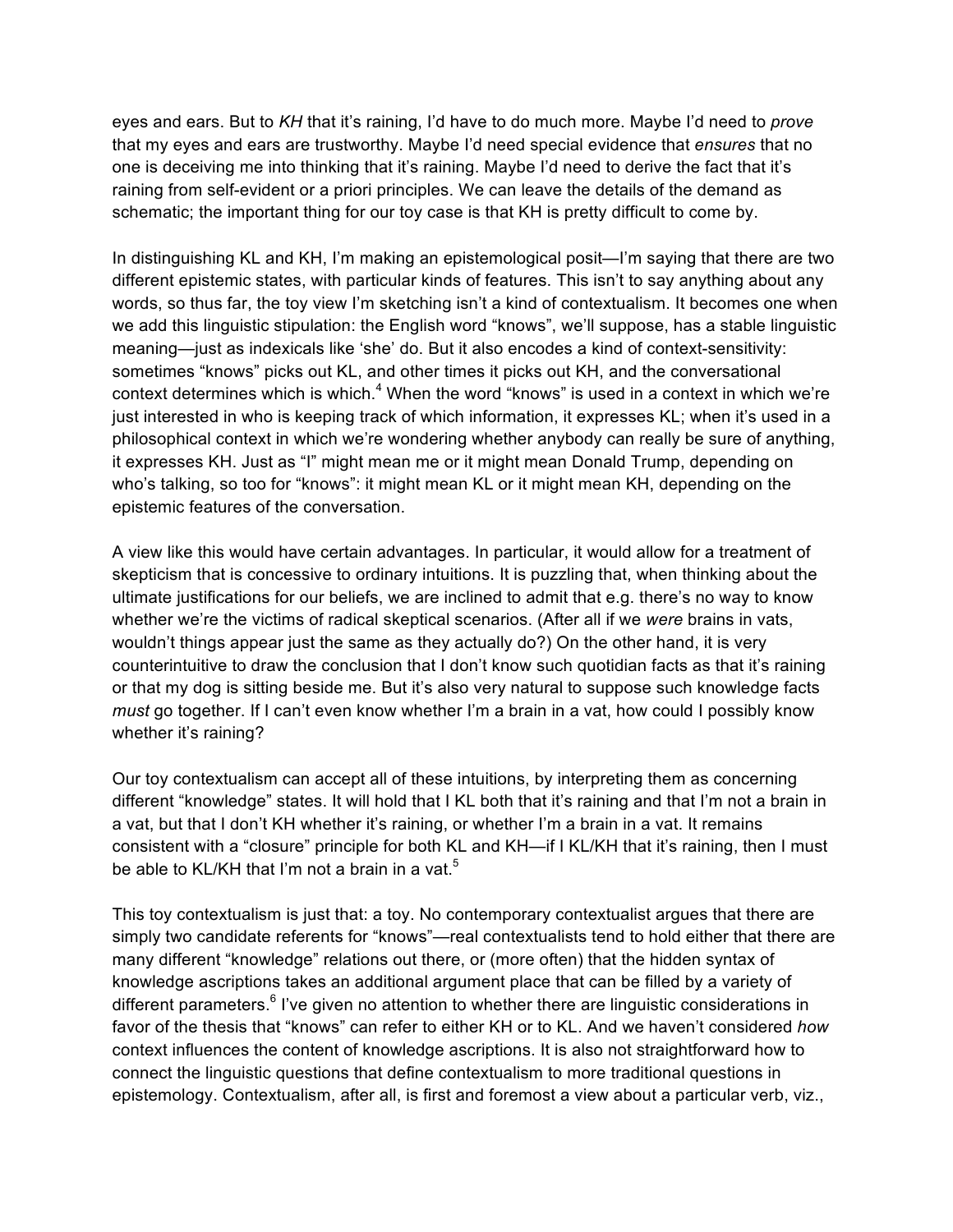"knows". Few 21st-century epistemologists would accept that traditional questions in epistemology are primarily about this or any other word. Whether a suitable development of a more sophisticated version of contextualism will ultimately enjoy motivation or plausibility is deeply controversial; many of the chapters in this volume take up one or more of these and related questions. I'll give an overview to the volume below. First, however, it will be helpful to make a very important distinction explicit. Discussions of epistemic contextualism have frequently fomented confusion by conflating *use* and *mention*.

# Contextualism, Use, and Mention

In the abstract, the distinction between use and mention is simple. To *use* a word is to employ it, for instance in a spoken or written sentence, to talk about what it stands for. To *mention* a word is to talk or write *about* that word. Most sentences aren't about words, so the words in sentences are typically used, not mentioned. For example, the sentence "it is rainy in Vancouver today" is not about any words. It says something about the weather, not about language. It *uses*  "rainy", "Vancouver", and a few other words, but it doesn't mention them. These sentences *mention* words:

- This city is called "Vancouver" in honor of an English Naval Captain.
- "Rainy" is an example of a context-sensitive gradable adjective.
- "Vancouver" is longer than "rainy".

A standard convention—and one employed in this book—will be to designate the mention of words by enclosing them in quotation marks.

Discussions of context-sensitivity require careful treatment of use and mention. When I was a small child, tracking the context-sensitivity of words like "tomorrow" was a significant intellectual achievement.<sup>7</sup> When I was three, I thought that with the passage of time, tomorrow and each subsequent day would become today. But when I became a man, I put childish things away. Now I see that today and tomorrow are each simply days, but the English words "today" and "tomorrow" refer to different days, depending on the context of utterance. Tomorrow will never become today—no Tuesday will ever become a Monday—but I will shortly enter into a conversational context in which tomorrow (Tuesday) is the referent of the word "today".

Just as it'd be a use–mention confusion to say that tomorrow will become today, or that I will become you when you start talking, or that everybody shrinks when I restrict my attention to a smaller group of people (or to a group of smaller people), so too would it be a confusion to describe contextualism as the view that people stop knowing when the context changes, or that knowledge depends on context, or that it's harder to know when the stakes are high.

Unfortunately, some discussions of contextualism have led to confusion by failing to make this distinction clear. The most notorious example is David Lewis's (1996) articulation of contextualism. Lewis's form of contextualism is a kind of relevant alternatives approach—a descendant of the kind of suggestion offered in Stine (1976). According to Lewis, which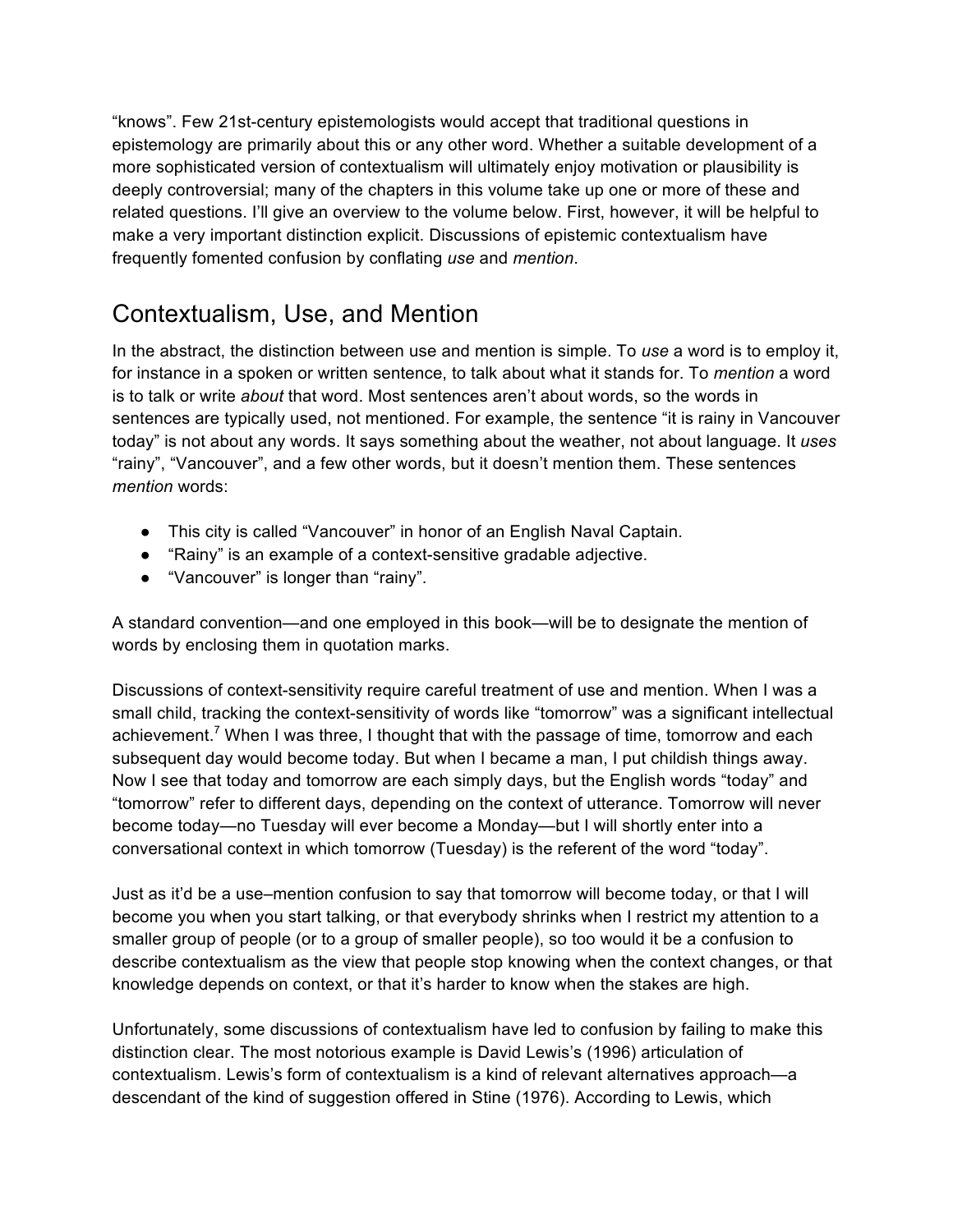alternatives are 'relevant' for the purpose of a knowledge ascription depends in part on the *attention* of the speakers; if one is thinking about the possibility of being a brain in a vat, then that is a relevant possibility that must be ruled out for a knowledge ascription to be true; but if one is ignoring such possibilities, knowledge ascriptions do not require evidence against them.

As Lewis points out, insofar as epistemological projects often involve attention to skeptical scenarios, knowledge ascriptions in such distinctively epistemological contexts will typically be rather strong. There is probably something right about this, $8$  but Lewis's own bald statements to this effect are rather misleading. Lewis writes:

Do some epistemology. Let your fantasies rip. Find uneliminated possibilities of error everywhere. Now that you are attending to them, just as I told you to, you are no longer ignoring them, properly or otherwise. So you have landed in a context with an enormously rich domain of potential counter-examples to ascriptions of knowledge. In such an extraordinary context, with such a rich domain, it never can happen (well, hardly ever) that an ascription of knowledge is true. Not an ascription of knowledge to yourself (either to your present self or to your earlier self, untainted by epistemology); and not an ascription of knowledge to others. That is how epistemology destroys knowledge. But it does so only temporarily. The pastime of epistemology does not plunge us forevermore into its special context. We can still do a lot of proper ignoring, a lot of knowing, and a lot of true ascribing of knowledge to ourselves and others, the rest of the time. … Unless this investigation of ours was an altogether atypical sample of epistemology, it

will be inevitable that epistemology must destroy knowledge. That is how knowledge is elusive. Examine it, and straightway it vanishes. (Lewis 1996, pp. 559–60)

I find little fault in the first half of this quotation. (A stickler might prefer the use of quotation marks to signify mention of "knows", but I'm happy to read "knowledge ascription" as something like "sentence applying the word 'knows'".) Where Lewis runs into trouble is in his transition to talk of "destroying knowledge". If one starts to take skeptical possibilities seriously, thus moving into a conversational context where "knows" expresses a stronger relation that does not obtain, there is no literal sense in which one has "destroyed" knowledge.

Go back to the toy model, where a token of "knows" refers to the ubiquitous KL in contexts that ignore skeptical possibilities, and to the rare KH in context in which skeptical possibilities are considered. You KL that it's raining but you don't KH whether it's raining. If you start in a nonskeptical context where "knows" is used to refer to KL, then your sentence "I know that it's raining" will be true. Then you start thinking about brains in vats, thus generating a skeptical context. Now "I know that it's raining" will be false if you say it. But this isn't because knowledge is destroyed. Nothing has been destroyed—you still have KL, and you never had KH. Knowledge hasn't vanished. (In no context is "knowledge has vanished" true.) You've just moved into a context where certain sentences express logically stronger propositions than they used to.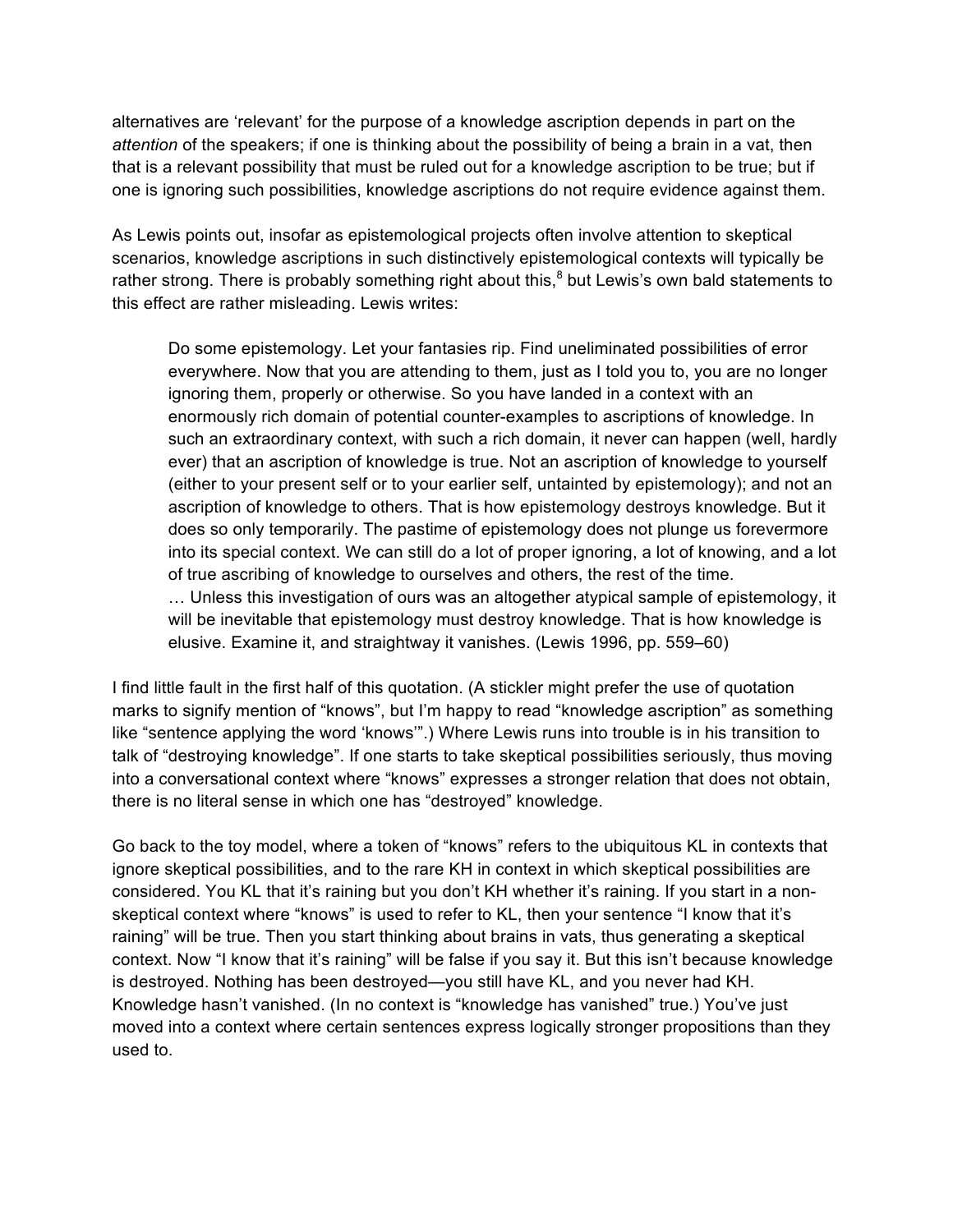Lewis admits at the end of his paper that he is writing loosely; strictly speaking, he ought to have been careful to distinguish use and mention. His attitude seems to have been that the precision wouldn't have been worth the effort. $9$  I think that Lewis underestimates the importance of keeping this distinction clear. This is particularly true in light of some of the 21st-century alternatives to contextualism that have since emerged. (There *are* views that say that considering skeptical possibilities destroy knowledge, but they're not typically contextualist ones; see the discussion of ch. 19 below.) Throughout this volume, we will endeavor to keep this distinction as clear as possible. Sometimes the price will be a somewhat cumbersome semantic ascent. I have tried to convince the authors that this price is worth paying; I hope readers will also be convinced.

# Overview of the Volume

This volume commissions thirty-seven original pieces on contextualism and related topics. All chapters are newly written for this volume, although in many cases, indicated within the chapters, they are based on previous works or bodies of work. The aim is to give the reader a clear idea of the current state of the literature around "knows" contextualism—what it is, in what ways it might be supported or denied, how it is developed, with what alternatives it competes, and how it fits in with more foundational linguistic questions. Most researchers on contextualism, including most of the authors for this book, divide into two categories: those who have approached questions about contextualism primarily from the *epistemological* side, and those who have done so from the *linguistic* side. One of my aims in this volume has been to integrate these discussions more thoroughly than has often happened organically in the literature to date.

The volume is divided into eight Parts. In the remainder of this introduction, I'll set out the central questions for each, and give a brief overview as to the contents of each chapter. The division of Parts is inevitably somewhat artificial, and many chapters contain material of relevance to the themes of various Parts. I'll draw some of those connections in the outline below.

### Part I. Data and Motivations

Contextualism is a linguistic thesis about certain bits of natural language. Although it may have significant payoffs in epistemological theorising, if it is to be taken seriously as a description of linguistic reality, it must be grounded at least partly in linguistic considerations. Part I of the book considers these considerations. What kinds of motivations are there, or could there be, for contextualism? What is the most important kind of data, and how can and should we go about collecting it?

In ch. 1, Crispin Wright gives a broad overview of many of the kinds of phenomena that have motivated contextualists, as well as other "variabilists". This discussion will set the stage for much of the volume, anticipating the exploration of contextualism's alternatives in Parts IV and V. Geoff Pynn (ch. 2) and Wesley Buckwalter (ch. 3) each consider the importance of ordinary speakers' intuitions in evaluating contextualism, but they offer competing interpretations to some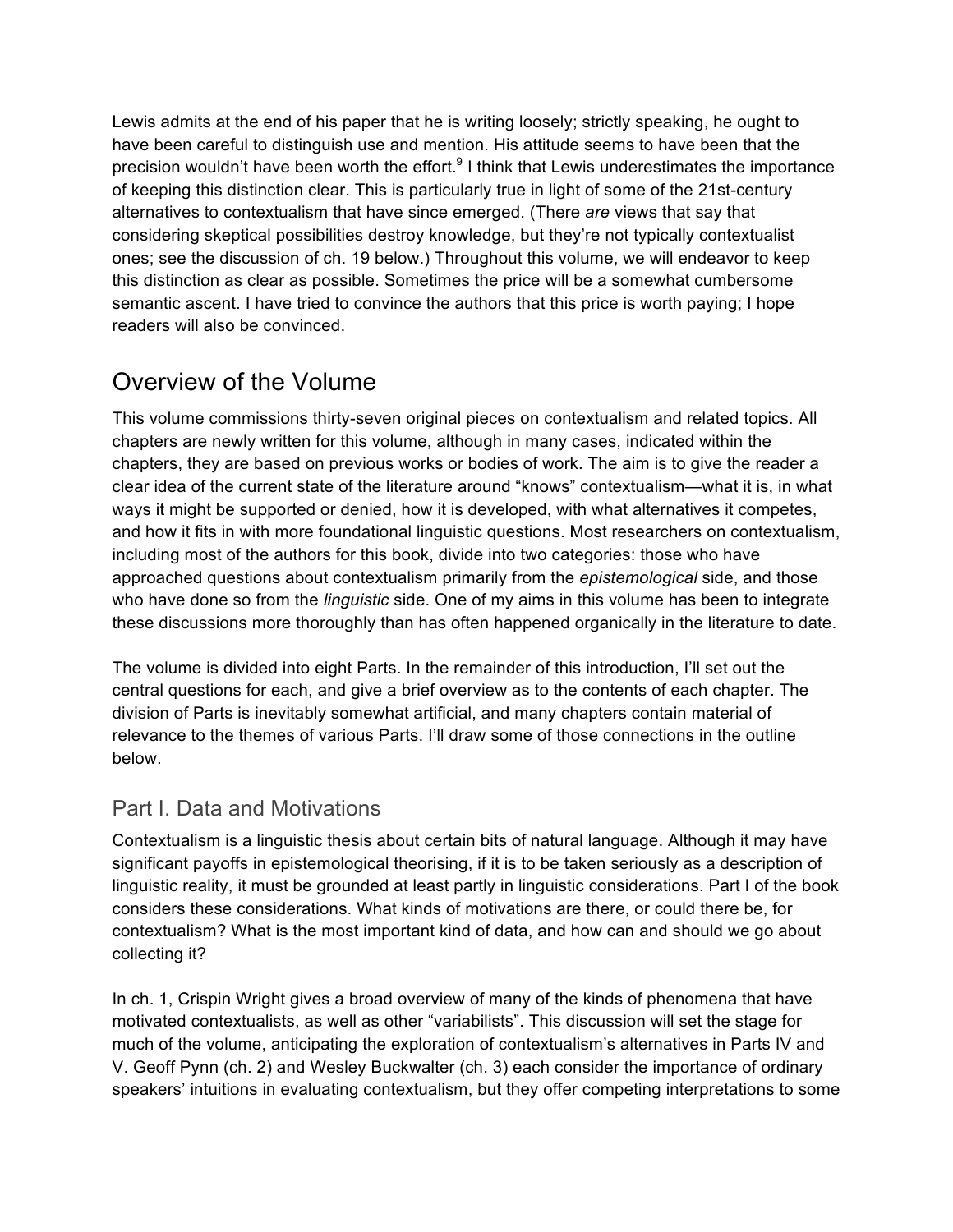of the data. Evelyn Brister's contribution in ch. 4 approaches contextualism from a different angle, bringing feminist approaches in the philosophy of science to bear on our epistemic and linguistic questions.

Part I is concerned primarily with the *prima facie* case for contextualism—its focus is on the degree to which considerations often taken to motivate contextualism can get off the ground. More involved dialectical considerations for and against contextualism will be considered elsewhere in the volume—especially in Parts IV and VI. See descriptions of those Parts below.

### Part II. Methodological Issues

Part II of the volume foregrounds methodological questions that were near the surface in Part I. What *kinds* of considerations are relevant for the debate about contextualism, and why? E. Diaz-Leon's ch. 5 relates contextualism to the normative, arguing that language and meaning are tied up with how we *should* use terms as well as how we *do*. (This piece also connects importantly to the discussions of disagreement and relativism in Part V.) In ch. 6, Mikkel Gerken, Jie Gao, and Stephen B. Ryan suggest that debates about the truth of contextualism and those about the methodology for discerning it are tied importantly together. Jennifer Nagel and Julia Jael Smith canvass psychological data on knowledge, belief, and mental state attribution, arguing that some of the attraction to contextualism might be explicable on psychologistic, rather than semantic, grounds.

In ch. 8, Derek Ball introduces a central methodological question to which authors in other Parts will also return: just what is it, ultimately, for something to be context-sensitive? I gestured at indexicals and other apparent examples above, but, especially when it comes to cases like "knows" where things are less clear, a handful of clear cases isn't enough to delineate the subject matter, or what is at stake behind the question. Ball argues that the question is ultimately tied up in an even larger methodological question: just what *is* semantics, and what is it for? Ball's contribution connects closely with other contributions elsewhere in the volume particularly chs. 18 and 34.

#### Part III. Epistemological Implications

Although contextualism is a linguistic thesis, to be adjudicated on linguistic grounds, it is no accident that much of its development and consideration has happened in epistemology. Part III canvasses the connections between contextualism and epistemic matters. What are the costs and benefits of contextualism to epistemological theorizing?

Once we keep clear use and mention, it's not *entirely* obvious that there should be *any*  connection between contextualism and epistemology. This line of thought is taken up by Brian Montgomery in ch. 9. As Montgomery observes, contextualism does seem at least to have significant methodological implications for epistemology, so it is proper for epistemologists to consider and attend to it.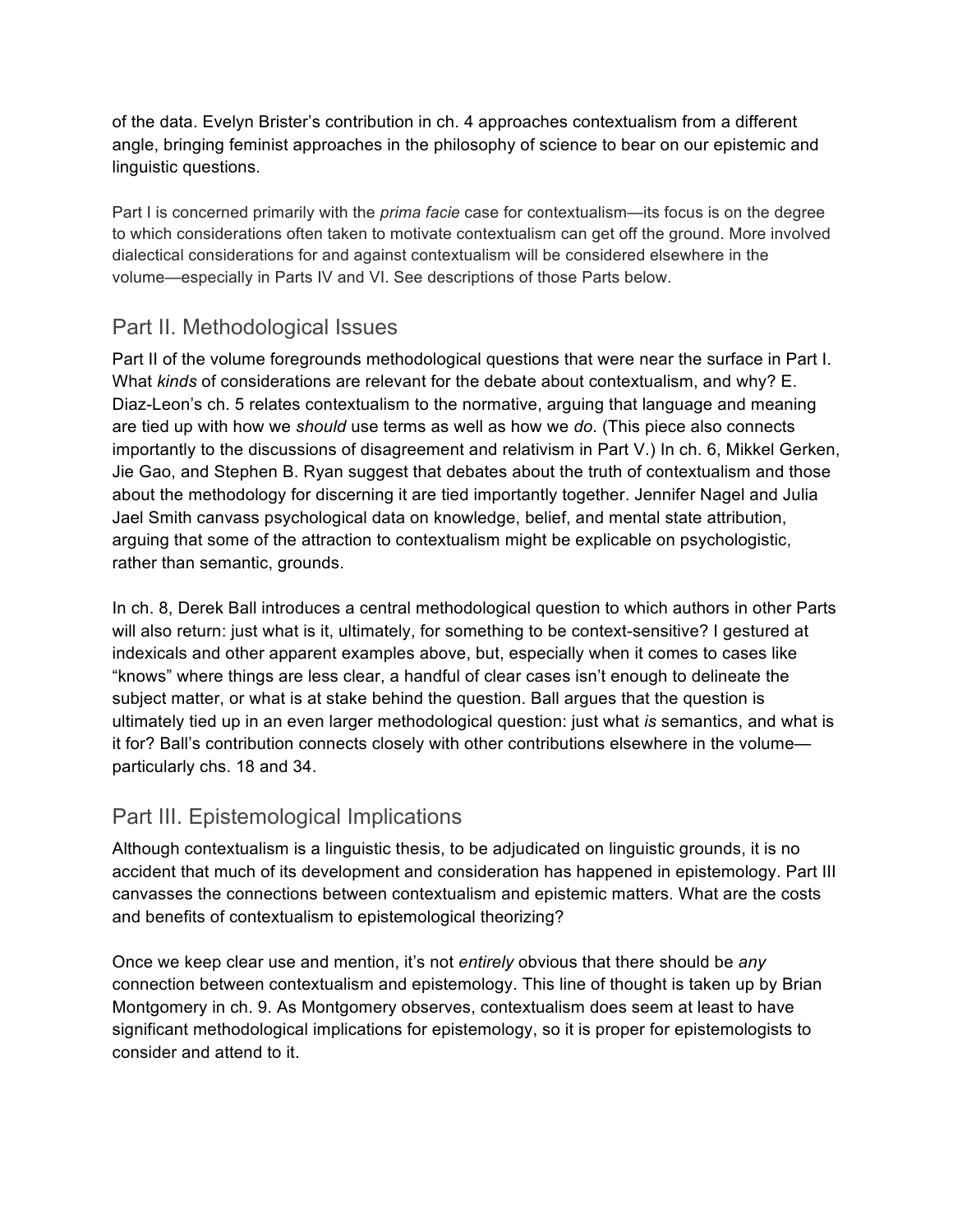Chs. 10–15 consider, in turn, the application of contextualism to various matters of traditional epistemological concern. In some cases, authors argue that contextualism provides a satisfactory resolution of an epistemological puzzle—e.g. Michael J. Hannon on skepticism (ch. 10) and Keith DeRose on fallibilism (ch. 11), while in other cases, authors will point to challenges or unresolved questions about the integration of contextualism and epistemological theorizing—e.g. Maria Lasonen-Aarnio on closure (ch. 12), Matthew A. Benton on lotteries and prefaces (ch. 13), Alex Worsnip on knowledge norms (ch. 14), and John Greco on Gettier cases (ch. 15).

Of course, the degree to which these chapters point to advantages or disadvantages of contextualism depends in part on how non-contextualist options fare. Examining competitors is the project of Parts IV and V.

## Part IV. Doing Without Contextualism

Assuming (perhaps *pace* ch. 3) that there really are puzzling patterns of intuitions concerning knowledge ascriptions, there are various choices. Grant for the purpose of argument that it is intuitive that I know that it's raining, but that it's also intuitive that I don't know whether I'm a brain in a vat. (Set aside the possibility of allowing the "abominable conjunction" of these two intuitions.<sup>10</sup>) One choice is to be a contextualist—each intuition is correct, but they are intuitions about distinct "knowledge" states. Another choice is relativism, which is the topic of Part V. Three remaining choices are:

- A. Univocal low standards. There's just one "knowledge" state, and contrary to some skeptical intuitions, I know the negation of skeptical scenarios. (The "Moorean" stance.)
- B. Univocal high standards. There's just one "knowledge" state, and it is demanding. In fact, contrary to some ordinary intuitions, I don't know much at all. (The skeptical stance.)
- C. Univocal, yet shifty. There's just one "knowledge" state, but it varies in how demanding it is. Both intuitions tend to be true because the facts about knowledge tend to change.

One challenge for A-type strategies is to explain why it is, if we know skeptical scenarios not to obtain, that so many of us feel intuitively as if we don't.<sup>11</sup> One common strategy along these lines is to attribute the intuitive repugnance of e.g. "I know that I'm not a brain in a vat" or "I know that my lottery ticket will lose", not to its falsity, but to its *pragmatic infelicity*. Some things would sound bad or improper to say, even though they are true, because they're too likely to mislead the hearer into thinking something false. If I have already finished the manuscript, it would be misleading in most contexts if I were to say, "by next Christmas I will have finished the manuscript". This would be misleading, even though it is true. Patrick Rysiew (ch. 16) applies a strategy of this kind in defense of an A-style univocal approach to "knows".

The more skeptical way, corresponding to B, is to hold that the one and only standard for knowledge is a high standard that is rarely met. Instead of explaining away the *skeptical*  intuitions, an invariantist of this sort needs to explain away the *non-skeptical* ones. If I don't know where my car is (after all, it might have been stolen in the past hour), why is it so natural in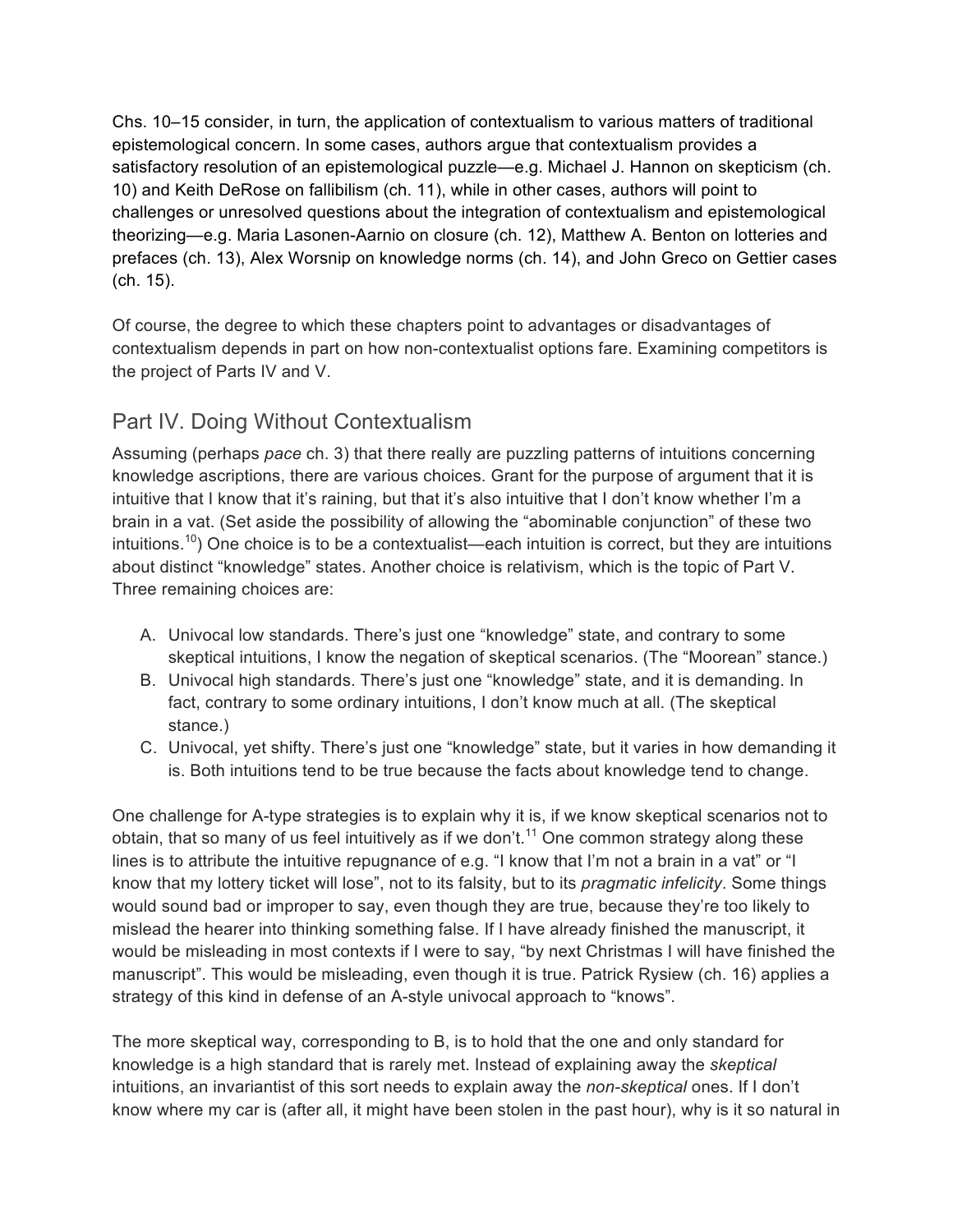many contexts for me to say I do know where it is (after all, I parked it myself, only an hour ago)? Wayne A. Davis (ch. 17) offers, in defense of this sort of a skeptical invariantism, a treatment of many knowledge ascriptions as cases of "loose use". Saying that I know where my car is, according to Davis, is a pragmatically fine, albeit imprecise, way to use a literal falsehood to convey a truth. Davis also emphasizes that some apparent disagreements about knowledge can be attributed straightforwardly to a difference in the speakers' beliefs.

Herman Cappelen articulates a different kind of defense of a skeptical invariantism in his (ch. 18) contribution. He develops past work on semantic minimalism and speech-act pluralism to give a general strategy for denying the context-sensitivity of terms, consistent with the facts about divergent usages. According to Cappelen's speech-act pluralism, utterances of sentences like knowledge ascriptions amount to the assertion of many different propositions—and although the proposition *semantically expressed* may be false, other asserted propositions may well be true.

The other central invariantist strategy is to hold that there is only one knowledge relation, but whether it obtains depends on certain surprising features of the subject. Brian Weatherson (ch. 19) offers an explication and defense of this sort of view. On this kind of approach—what is sometimes called a 'subject-sensitive' or 'interest-relative' approach to knowledge, whether a subject knows that *p* may depend on how important to the subject the question whether *p* is, or on which skeptical possibilities one is considering or ignoring. For example, one might hold that so long as I'm ignoring the possibility that my car is stolen, I may know where it is, but the act of considering a possible theft constitutively undermines my knowledge. Or perhaps, I know where my car is, so long as the question isn't too important, but if the stakes go up, I lose my knowledge.

This view has a certain superficial resemblance to contextualism, but the view itself is deeply separate. Contextualism is a view about *language*; this kind of interest-relativity is a view about the nature of knowledge itself. Relatedly, the family of views considered in ch. 19 suggest that the *subject's* practical interests are relevant for determining whether one counts as knowing; the *speaker's* practical interests are irrelevant. (If I make a knowledge ascription about you, an "interest-relative invariantist" like Weatherson will hold that *your* interests, not mine, are relevant to whether the ascription is true. Contextualists will hold that *my* interests are relevant, because they influence the content of my sentence.12) This sort of invariantism, unlike contextualism, *is* a view on which knowledge may be "elusive", vanishing upon examination.<sup>13</sup>

### Part V. Relativism and Disagreement

Another major competitor to contextualism is *relativism*. Relativists agree with contextualists that there are shifty patterns of intuitions about knowledge ascriptions for which accounting is needed; they disagree with contextualists as to which context is relevant for locating the linguistic flexibility. Where contextualists locate the work that is to be done in the context of utterance, relativists turn instead to the context of *assessment*. Relativism has it that holding fixed my state, the weather, and the features of my context when I utter a sentence like "I know that it's raining in Vancouver", isn't enough to determine whether what I've said is true. It may be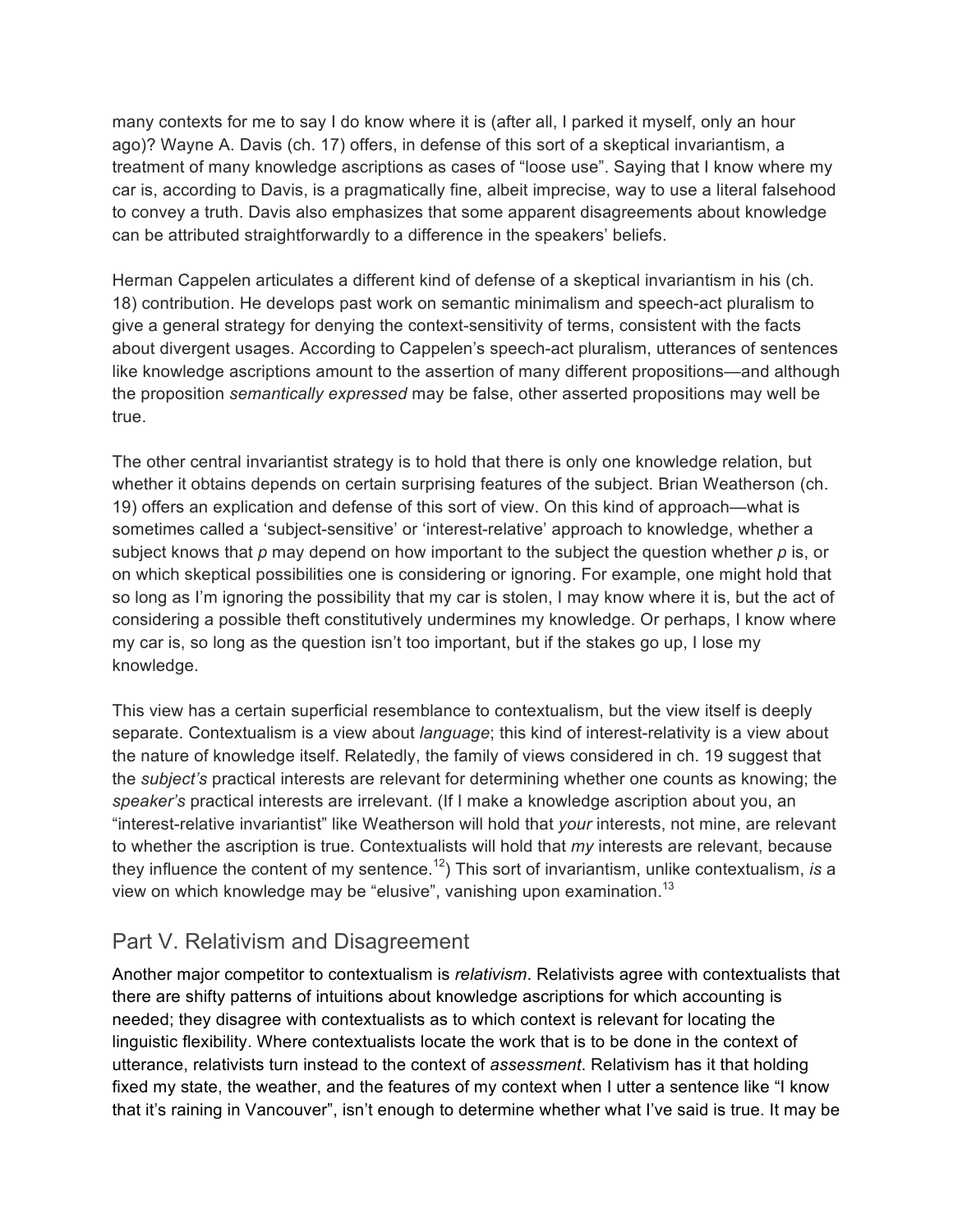true relative to some contexts of assessment, and false relative to others. For example, if two groups of people overhear my utterance, one might think the proposition I expressed is true, and another might think it false—and both might be right.

Until rather recently, few analytic philosophers would have thought this possibility even coherent. But recent work, especially that of John MacFarlane, has brought relativism forward as a serious candidate view, both for "knows" and for other terms.<sup>14</sup> Relativism is introduced in this volume in ch. 1, where it receives some attention and evaluation; Part V considers relativism in a more focused way. In ch. 20, Justin Khoo articulates the disagreement challenge to contextualism, which is widely considered to be a—or *the*—central advantage of relativism over contextualism. Torfinn Thomesen Huvenes (ch. 21) considers foundational questions about the nature of disagreement, with attention to whether it will sustain the challenge. Elke Brendel (ch. 22) argues that both contextualism and relativism face a challenge related to disagreement, while J. Adam Carter (ch. 23) considers more broadly the epistemic implications of relativism.

## Part VI. Semantic Implementations

Because it is a linguistic thesis, contextualism is answerable to semantic considerations.

Perhaps the most influential challenge contextualists have faced is the call for a semantic implementation of contextualism. How, from the point of view of a compositional semantics, does the kind of context-sensitivity the contextualist cites work? Opponents of contextualism have argued that "knows" seems to behave unlike paradigmatic instances of context-sensitive language, such as indexicals, gradable adjectives, and quantifiers; they have also argued that contextualism is committed to the untenable idea that ordinary speakers make systematic errors concerning the context-sensitivity of "knows".<sup>15</sup> Proponents have attempted to meet these challenges or find new models. Patrick Greenough and Dirk Kindermann (ch. 24) explain and consider this challenge to contextualism, and argue that it is not dispositive. However, Robin McKenna (ch. 25) argues that a serious challenge for semantic implementations of contextualism remains unsolved, and expresses pessimism about its resolution—he suggests that the project of explaining contextualism in terms of the dynamics of conversation should be abandoned; if McKenna is right, contextualism will need to be implemented in a very different way.

Nathan R. Cockram (ch. 26) and Michael Blome-Tillmann (ch. 27) attempt to rebut the idea that "knows" patterns importantly unlike other context-sensitive terms. Cockram exploits the analogy between knowledge ascriptions and quantifiers and modals; Blome-Tillmann argues that knowledge ascriptions are more similar to sentences involving gradable adjectives than many have argued. Each offers a defense of contextualism along these grounds.

### Part VII. Contextualism Outside "Knows"

Most of this book is focused on contextualism about "knows". But contextualism itself is a general framework, potentially applicable in a variety of areas. This section takes up contextualist debates in other fields, with an eye towards connecting them to the case of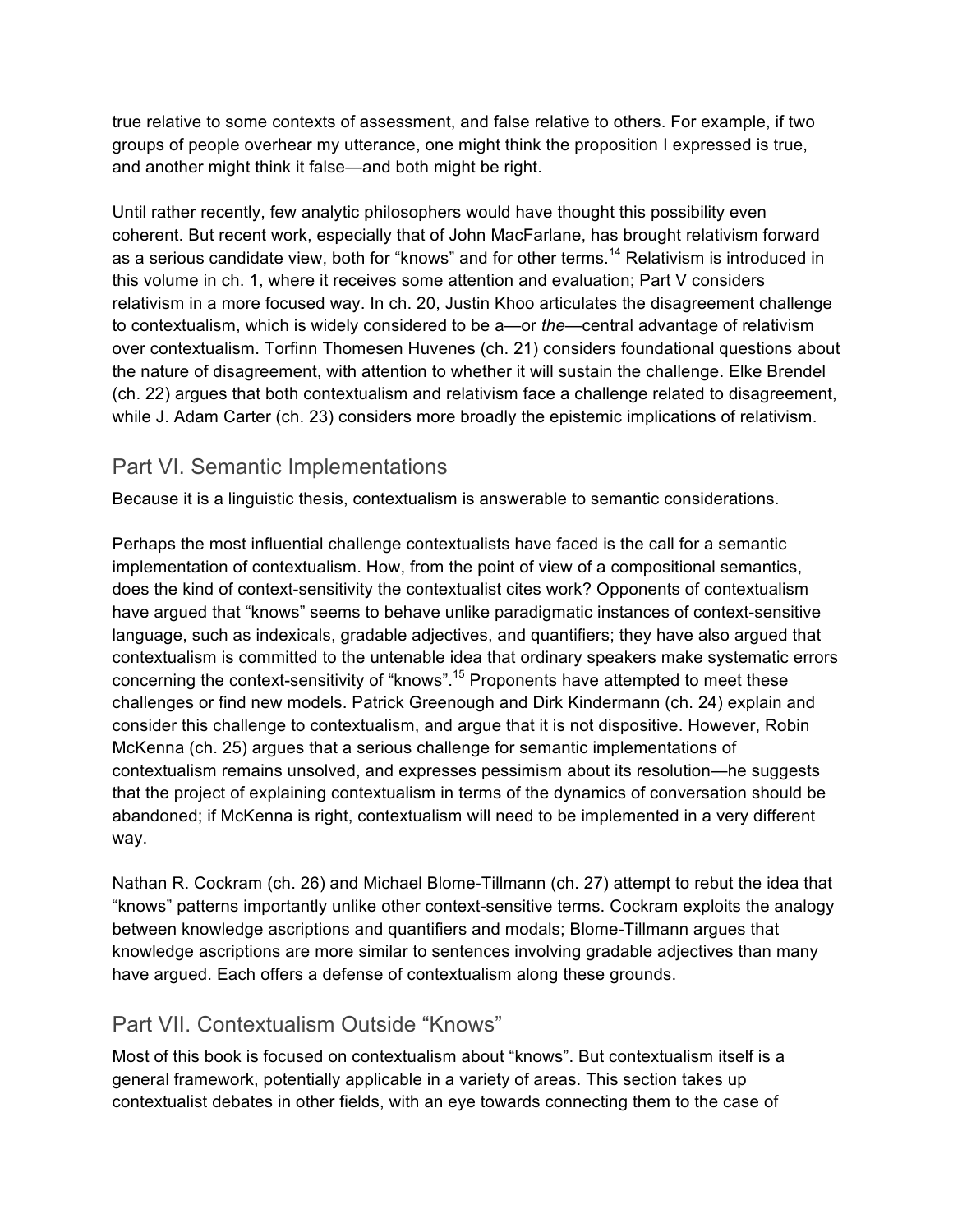"knows". In what respects are the prospects for contextualism in other fields stronger or weaker than in epistemology? What lessons from the debates in one area might benefit the debates in another?

Berit Brogaard (ch. 28) draws explicit connections between epistemic contextualism and contextualism about *moral* vocabulary. Daniel Fogal and Kurt Sylvan (ch. 29) apply a contextualist framework to discourse about epistemic reasons, and J. L. Dowell (ch. 30) gives a sophisticated defense of contextualism about epistemic modals. Roger Clarke (ch. 31) and Karen S. Lewis (ch. 32) each apply a framework similar to a contextualist relevant-alternatives approach to knowledge—Clarke applies it to belief ascriptions, and Lewis to counterfactual conditionals. Daniel Greco (ch. 33) develops a form of contextualism about epistemic foundations.

# Part VIII. Foundational Linguistic Issues

This final section takes up deeper questions about the semantic project that defines contextualism, examining some of the assumptions made throughout the literature and earlier in the volume. For example, (as ch. 16 made clear) the very idea of contextualism seems to presuppose some kind of clear distinction between semantics and pragmatics; in what exactly might any such distinction consist? This question has been broached already in ch. 8, but we return to it with further focus here. Maite Ezcurdia (ch. 34) offers a theoretical distinction between semantics and pragmatics, along with a suggestion for what kind of methodology is best-suited for determining whether a term like "knows" is context-sensitive.

Another foundational question concerns the nature and determinants of semantic context itself. Contextualists say that contexts determine various semantic features, but just what sort of a thing *is*  a context? In ch. 35, Giovanni Mion and Christopher Gauker argue that, contrary to widespread assumptions, conversational contexts are mind-independent. This, they argue, has significant consequences for contextualism. Their project is related to that of ch. 25.

Brian Rabern's (ch. 36) contribution offers formal frameworks for various approaches to knowledge, including the contextualist approach whereby "knows" is a context-sensitive intensional operator. Rabern also offers models for some of the competing theories discussed above, thereby connecting some of the more purely epistemological work on contextualism to formal semantics.

Finally, Mark Jary and Robert J. Stainton (ch. 37) consider the relationship between contextualism and relevance theory. They identify a challenge for contextualism: it is empirically implausible as a semantic thesis, but insufficiently powerful as a merely pragmatic one. According to Jary and Stainton, relevance theory offers a way out: one can literally state a range of things with "know", even though it is not a context-sensitive term.

#### Acknowledgements

I am grateful to Wesley Buckwalter, Wayne Davis, Maite Ezcurdia, Patrick Greenough, Abby Jaques, Carrie Jenkins, Robin McKenna, Ginger Schultheis, and Rob Stainton for helpful comments on drafts of this introduction.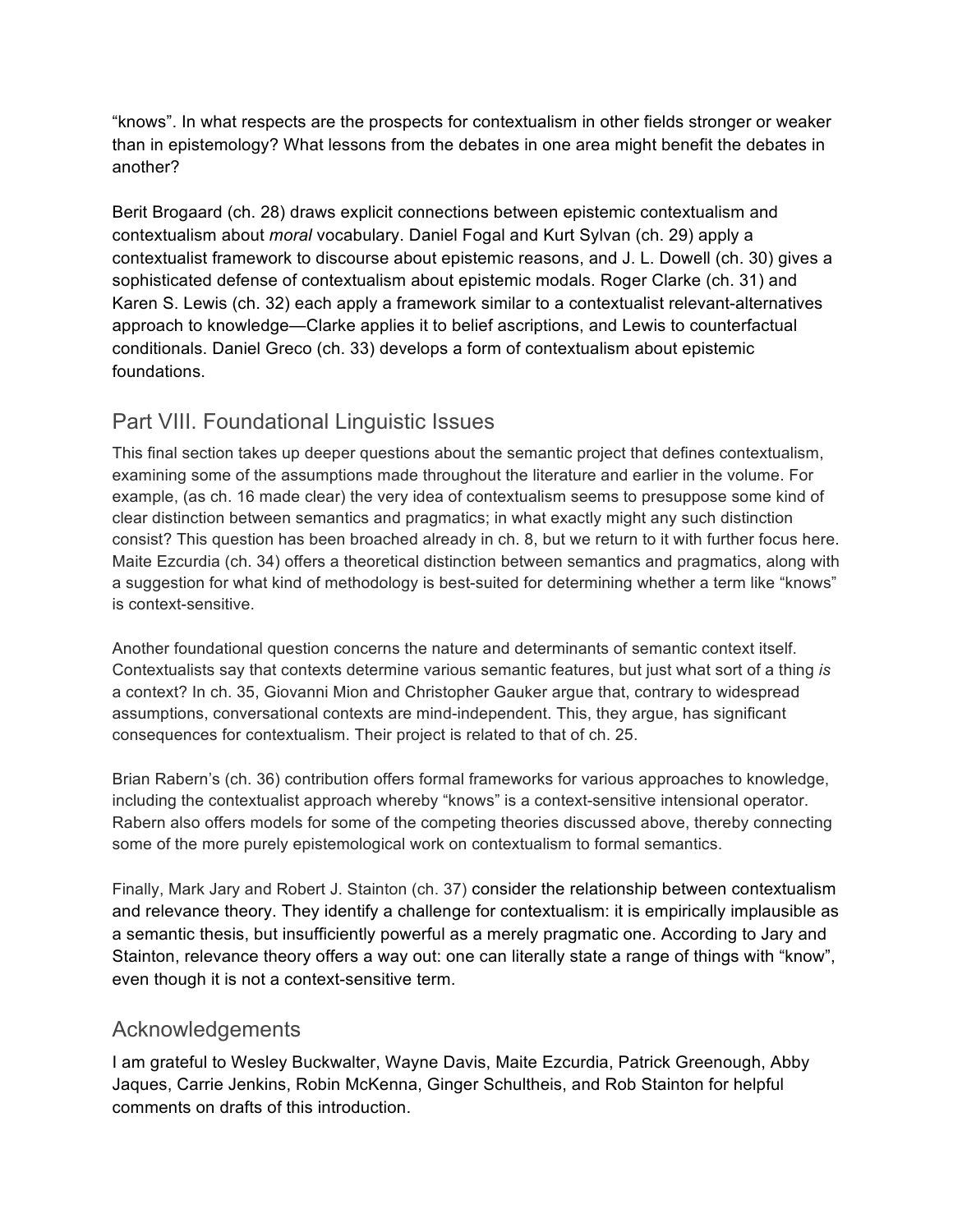#### References

- Cohen, Stewart (1988). How to Be a Fallibilist. *Philosophical Perspectives* 2: 91–123.
- Cohen, Stewart (1998). Contextualist solutions to epistemological problems: Scepticism, Gettier, and the lottery. *Australasian Journal of Philosophy* 76 (2):289–306.
- DeRose, Keith (1995). Solving the skeptical problem. *Philosophical Review* 104 (1):1– 52.
- Kaplan, David, 1989. "Demonstratives," in Almog, J., Perry, J. and Wettstein, H. (eds.), *Themes from Kaplan*, Oxford: Oxford University Press. pp. 481–563.
- Lewis, David. (1996). "Elusive Knowledge." *Australasian Journal of Philosophy* 74: 549- 567. Reprinted in Lewis (1999): 418–45.
- MacFarlane, John (2014). *Assessment Sensitivity: Relative Truth and Its Applications*. Oxford: Oxford University Press.
- Nagel, Jennifer (2010). Epistemic anxiety and adaptive invariantism. *Philosophical Perspectives* 24 (1): 407–35.
- Schiffer, Stephen (1996). Contextualist Solutions to Scepticism. *Proceedings of the Aristotelian Society* 96 (1): 317–33.
- Stine, Gail C. 1976. "Skepticism, Relevant Alternatives, and Deductive Closure." *Philosophical Studies* 29: 249–61.
- Sosa, Ernest (1999) "How to Defeat Opposition to Moore" *Philosophical Perspectives*  $13: 141 - 53$
- Williams, Michael (2001) "Contextualism, Externalism and Epistemic Standards." *Philosophical Studies* 103:1– 23.

 $3$  Chapter 18 outlines some of the pressure against this assumption.

<sup>4</sup> A more linguistically plausible alternative to this toy view would be that "knows" is *ambiguous* between KL and KH, the way that "match" is ambiguous between a device for starting fires and a compatible partnership. Ambiguity contrasts with context-sensitivity; there are two separate meanings attached to the sound "match", not one context-sensitive meaning. If there really were just two different knowledge states, the idea that "knows" is ambiguous would be more plausible than that it's context-sensitive. That's part of why this is just a toy model. (For more on the distinction between context-sensitivity and ambiguity, see ch. 37.)

<sup>&</sup>lt;sup>1</sup> Kaplan 1989 (presented in 1977) was particularly important in laying the semantic groundwork on which contextualism relies. Epistemic contextualism developed as a reasonably natural implementation of "relevant alternatives" approaches to knowledge. See especially Stine 1976. More explicit early commitments to contextualism were Cohen 1988, DeRose 1995, Lewis 1996.  $2$  The term "contextualism" has sometimes been used differently in epistemology. See e.g. Williams 2001. In this Introduction, I reserve the term for its distinctively linguistic sense. This seems to be the general convention in contemporary philosophy. Ch. 4 discusses this terminological question further, and uses "context" in a broader sense.

<sup>&</sup>lt;sup>5</sup> I believe that Stine (1976) was the first to point out this advantage for this kind of package of views.

 $6$  This is one reason the suggestion that contextualism requires that "knows" pick out different relations in different contexts is only an approximation; one might hold instead that "knows" univocally expresses a polyadic relation, with an argument place for something like an "epistemic standard" provided by context.